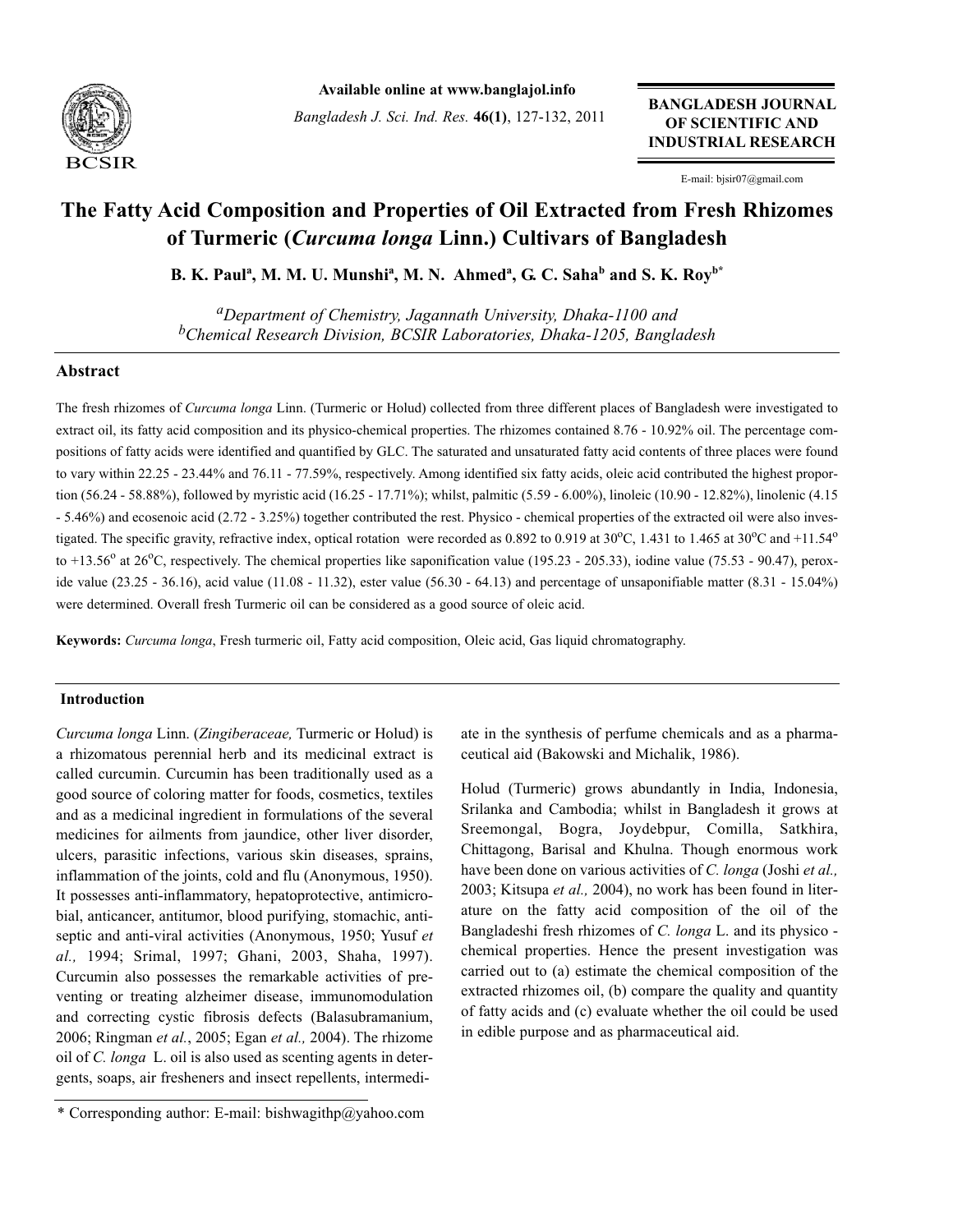# **Materials and Methods**

# **Plant materials**

The fresh rhizomes of Turmeric were collected from Shamnagar (Sathkhira); Jalalabad (Sylhet) and Lalmy (Comilla). The rhizomes were harvested in March, 2009. The samples were cleaned to separate from dirt, sun-dried, steam-distilled to remove essential oil and again sun-dried.

## **Extraction**

The steam distilled sun-dried samples were powdered by a warring blender. About 100 g of powder were then extracted with petroleum ether (b.p.  $40 - 60^{\circ}$ C) in a Soxhlet apparatus for 72 h for each variety with three replications. The extract was first filtered and then vacuum distilled to remove solvent completely. The yield of oils were calculated and stored in a refrigerator for further analyses using (Official Methods of Analysis, 1984).

## **Physico-chemical study of the oil**

The physico - chemical properties of the extracted Turmeric oils were investigated with three replications for a particular variety as per cited standard methods (Official Methods of Analysis, 1984; A Manual of Lab. Tech., 1976; British Pharmacopoeia, 2004; Kirk and Sawyer, 1991).

## **Identification and quantification of fatty acids**

The fatty acid contents (qualitative and quantitative) were determined by GLC of methyl esters. The fatty acid methyl esters (FAMEs) were prepared by complete esterification (checked by TLC) of oil using  $BF_3$ -MeOH complex (Official Methods of Analysis, 1984; Metcalfe *et al.,* 1966; Bannon *et al.*, 1982; Saleh-E-In and Roy, 2007). Standard FAMEs (E. Merck) were used for the identification and quantification of the peaks.

For methylation, the lipid was at first, saponified with alcoholic sodium hydroxide, then cooled and diluted with water. After evaporation of alcohol, the acidified aqueous mixture was extracted with ether. Ether was then removed from etherial solution to get fatty acid mixture. The fatty acid mixture was esterified with  $BF_3$ -MeOH complex. After esterificaton, the reaction mixture was dissolved in diethyl ether in a separating funnel and was washed with dilute sodium carbonate solution until the effervescence was ceased. It was then washed with water, dried over anhydrous sodium sulphate and finally ether was removed to get methyl ester mixture (Official Methods of Analysis, 1984; Metcalfe *et al.,* 1966; Bannon *et al.*, 1982; Saleh-E-In and Roy, 2007).

### **Instrument and separation conditions**

The FAMEs were analyzed on a Trace GC ULTRA, Thermo Electron Corporation, Gas Chromatograph fitted with a flame ionization detector and an electronic integrator. An SE-54 quartz capillary column (30 m × 0.25 mm *i.d.* and 0.25 µm film thicknesses) packed with 10% diethylene glycol succinate on 100-200 mesh solid support was used. Nitrogen was used as carrier gas at a flow rate of 1.5 mL/min. The separation was affected at 100°C-220°C. The following temperature program was chosen in GC analyses: Initial temperature 150°C, increasing at 7°C/min to 260°C for 30 min. The oven, injection and detection temperatures were fixed at 150°, 180° and 220°C respectively. The fatty acids were identified by comparison of relative retention times and peak positions of the chromatogram with that for the standard FAMEs. The amounts of fatty acids were calculated from the peak areas computed by LKB 2220 electronic recording integrator.

#### **Results and Discussion**

The comparative results of the physico-chemical properties and fatty acid compositions of fresh Turmeric rhizomes oil of different places of Bangladesh are presented in Tables I and II, respectively. Turmeric rhizomes contained 8.76 to 10.92% fatty oil. The amounts of oils extracted were 8.76%, 10.51% and 10.92% in Sahmnagor, Lalmy and Jalalabad samples, respectively.

Regarding physical properties, the oils were homogenous, opaque, almost liquid and yellowish colored with a characteristics odor of turmeric having mild but not pungent taste. It was freely miscible in chloroform, carbon tetrachloride, petroleum ether, n-hexane, diethyl ether and alcohol but immiscible with water.

The optical rotations were measured as  $+11.54^{\circ}$  to  $+13.56^{\circ}$  at 26°C. The refractive indices (RI) of the oils were found from 1.431 to 1.465 at 30°C. The refractive indices indicated that the oil contained fairly large amount of long chain unsaturated fatty acids (Mabaleha *et al.,* 2004; Ali *et al.,* 1998; Saleh-E-In and Roy, 2007).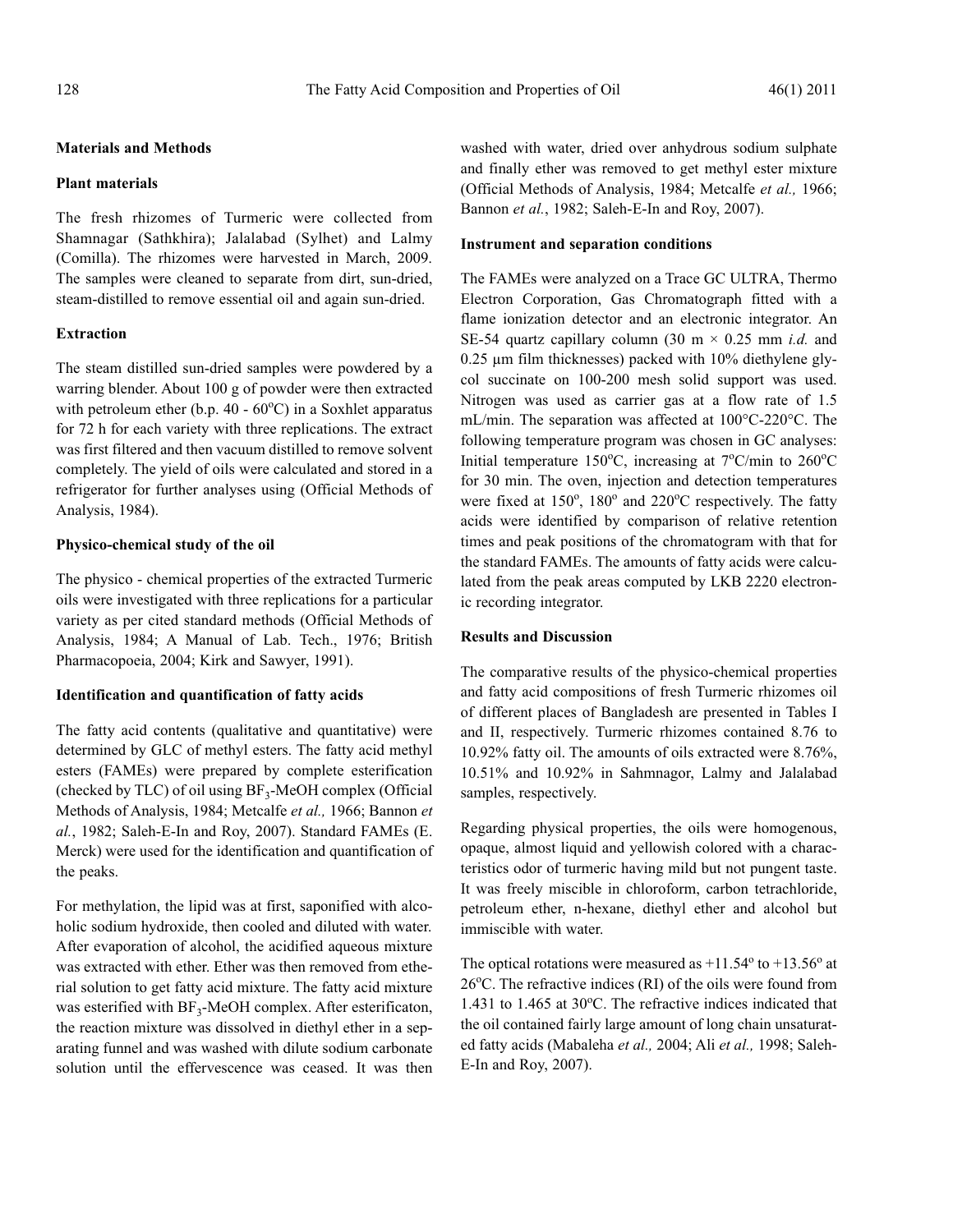| Characteristics                                          | Values in the sample of                                                                |                           |                           |
|----------------------------------------------------------|----------------------------------------------------------------------------------------|---------------------------|---------------------------|
|                                                          | Shamnagar, Sathkhira                                                                   | Jalalabad, Sylhet         | Lalmy, Comilla            |
| Oil yield $(\%)$                                         | $8.76 \pm 0.25$                                                                        | $10.92 \pm 0.13$          | $10.51 \pm 0.53$          |
| Appearance at                                            | A homogenous, opaque, almost liquid with yellowish in color and lighter than water     |                           |                           |
| room temperature 30°C                                    |                                                                                        |                           |                           |
| Odor and taste                                           | Characteristics odor of Turmeric having mild but not pungent taste                     |                           |                           |
| Miscibility and solubility                               | Insoluble in water but freely miscible in chloroform, carbon tetrachloride, pet-ether, |                           |                           |
|                                                          | n-hexane, diethyl ether and alcohol                                                    |                           |                           |
| Specific gravity at $30^{\circ}$ C                       | $0.892 \pm 0.037$                                                                      | $0.919 \pm 0.027$         | $0.896 \pm 0.022$         |
| Refractive index $\lceil \eta \rceil^{30^{\circ}C}$      | $1.431 \pm 0.023$                                                                      | $1.465 \pm 0.091$         | $1.450 \pm 0.097$         |
| Optical rotation $\left[\alpha\right]_D$ <sup>26°C</sup> | $+11.54^{\circ} \pm 0.20$                                                              | $+11.96^{\circ} \pm 0.10$ | $+13.56^{\circ} \pm 0.04$ |
| Acid value                                               | $11.08 \pm 0.50$                                                                       | $11.32 \pm 0.26$          | $11.14 \pm 0.36$          |
| Ester value                                              | $58.13 \pm 0.60$                                                                       | $56.30 \pm 0.39$          | $64.13 \pm 0.35$          |
| Saponification value (mg $KOH/g$ )                       | $195.23 \pm 0.59$                                                                      | $205.33 \pm 0.54$         | $199.57 \pm 0.36$         |
| Unsaponifiable matter $(\%)$                             | $10.59 \pm 0.35$                                                                       | $15.04 \pm 0.79$          | $8.31 \pm 0.86$           |
| Iodine value (Hanus method)                              | $90.47 \pm 0.99$                                                                       | $80.32 \pm 0.76$          | $75.53 \pm 0.65$          |
| Peroxide value                                           | $23.25 \pm 0.30$                                                                       | $36.16 \pm 0.30$          | $27.07 \pm 0.35$          |

**Table I: Physico-chemical properties of** *C. longa* **(Turmeric) rhizomes of different regions of Bangladesh**

\* Each value represents the average of three replicate analyses  $\pm$  SD

# **Table II: Fatty acid composition (in wt %) of** *C.longa* **(Trumeric) rhizomes of different regions of Bangladesh determined by GLC**

| Name of fatty acid          | Values in the sample of |                   |                  |
|-----------------------------|-------------------------|-------------------|------------------|
|                             | Shamnagar, Sathkhira    | Jalalabad, Sylhet | Lalmy, Comilla   |
| Myristic $(C_{140})$        | $16.25 \pm 0.23$        | $16.76 \pm 0.23$  | $17.71 \pm 0.09$ |
| Palmitic acid $(C_{16:0})$  | $6.00 \pm 0.13$         | $5.59 \pm 0.35$   | $5.73 \pm 0.61$  |
| Oleic acid $(C_{18.1})$     | $58.88 \pm 0.51$        | $56.24 \pm 0.18$  | $56.99 \pm 0.61$ |
| Linoleic acid $(C_{18:2})$  | $10.90 \pm 0.41$        | $12.82 \pm 0.31$  | $11.91 \pm 0.32$ |
| Linolenic acid $(C_{18:3})$ | $4.15 \pm 0.33$         | $5.46 \pm 0.32$   | $4.49 \pm 0.65$  |
| Ecosenoic acid $(C_{20.1})$ | $3.25 \pm 0.39$         | $3.07 \pm 0.31$   | $2.72 \pm 0.13$  |

\* Each value represents the average of three replicate analyses  $\pm$  SD

The specific gravity of the oils  $(0.892 - 0.919$  at  $30^{\circ}$ C) indicated that the oil contained higher molecular weight fatty acids similar to those existing in olive oil (0.914 - 0.918) and cotton seed oil (0.917 - 0.918) (Meyer, 1987; Lange, 1944; Mowla *et al.,* 1990; Ching, 2000).

Properties of the oil such as acid value, iodine value and saponification value usually give the structural, stability and quality information about the oils (Saleh-E-In and Roy, 2007). Saponification values were found within 195.23 to 205.33 mg KOH/g indicating the presence of higher molecular weight fatty acids in oils. High molecular weight fatty

acids are not good for human health. In that sense, fats or oils having low saponification number should be preferred (Meyer, 1987). The saponification values were quite similar to the range of olive oil (185 - 196), palm oil (200 - 205) and cotton seed oil (194 - 196) (Meyer, 1987; Lange, 1944; Mowla *et al.,* 1990; Ching, 2000; Jacobs, 2006; Nollet, 2004), representing typical  $C_{16}$  and  $C_{18}$  oils.

The extracted fatty oils had the iodine value within 75.53 to 90.47 which were almost similar to those for olive oil (76 - 90) and safflower oil (85 - 93) (Meyer, 1987; Lange, 1944; Ching, 2000; Jacobs, 2006; Nollet, 2004). Iodine value is a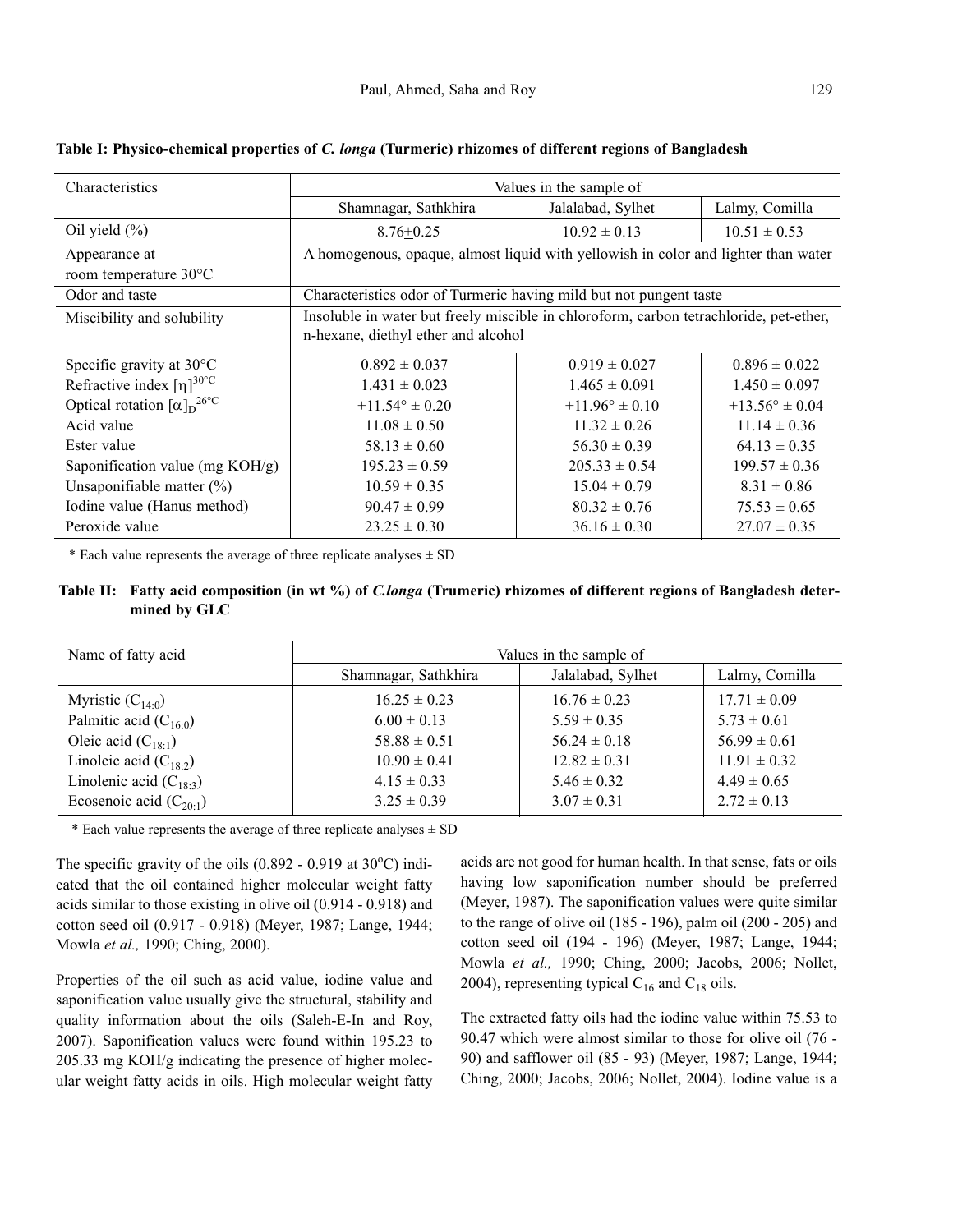measure of the degree of unsaturation of fatty acids content of any fat or oil (as the value increases unsaturation increases). So, the result indicates that the oil possesses high unsaturation (Saleh-E-In and Roy, 2007). Therefore, the extracted oil possesses high proportion of higher unsaturated fatty acids.

Acid values of turmeric fatty oils were found to vary from 11.08 to 11.32 indicating that the proportion of free fatty acid content were very high than those in edible oils like soybean oil (0.38 - 0.54), mustard oil (3.65 - 4.5) and palm oil (0.17 - 1.06) (Meyer, 1987; Lange, 1944; Mowla *et al.,* 1990; Ching, 2000; Jacobs, 2006; Nollet, 2004). If the concentration of free fatty acid in a fat or oil is very high then the oil is hazardous for human health (Saleh-E-In and Roy, 2007). So, this oil cannot be used for edible purpose directly. However, it may be used for edible purpose after refining or for industrial purposes.

Ester numbers and peroxide values were found within 56.30 - 64.13 and 23.25 - 36.16, respectively. Peroxide value showed that the oil had much free active oxygen enabling autoxidation of the oil (Mowla *et al.,* 1990; Jacobs, 2006).

Unsaponifiable matter contents (8.31 - 15.04%) which were very much higher than those in any other edible or non-edible oils like soybean oil (0.015%), rapeseed oil (0.02%), sesame seed oil (0.02%) and palm oil (0.012%) (Nollet, 2004; Mowla *et al.*, 1990; Jacobs, 2006). This oil is supposed to be contaminated with mineral oil, higher aliphatic alcohols, sterols, pigments, hydrocarbons and sufficient amount of tocopherols (Patterson, 1983; Ali *et al.,* 1998; Mowla *et al.,* 1990; Jacobs, 2006). Tocopherols play important role as antioxidant (Patterson, 1983; Ali *et al.,* 1998). The investigation on drying property indicated that the extracted oils were of non-drying in nature.

GLC analyses showed that oleic acid (56.24 - 58.88%) was the major fatty acid found in the extract and the saturated fatty acids present in the oil sample were mainly myristic acid (16.25 to 17.71%) and palmitic acid (5.59 to 6.00%). Other unsaturated fatty acids were linoleic acid (10.90 to 12.82%), linolenic acid (4.15 to 5.46%) and ecosenoic acid (2.72 to 3.25%). The oleic acid percentage was comparable to those in olive oil (55 - 83%) and safflower oil (79.7%). On the other hand, the palmitic acid content was almost comparable to that in safflower oil (5.5 - 6.5) (Nollet, 2004; Meyer, 1987; Lange, 1944; Mowla *et al.,* 1990; Ching, 2000).

Healthful fats are lower saturated and higher mono-unsaturated fatty acid containing. Poly-unsaturated such as linolenic acid containing fats are pron to oxidation; whilst a high oleic acid helps to reduce the raised level of total plasma cholesterol without reducing the high density lipoprotein (HDL) cholesterol level (Francie *et al.*, 1995).

As common vegetable oils usually contain 6 -15% saturated fatty acids (Norton, 1989; Golfman and Bohme, 2001; Kamal Eldin and Yanishlieva, 2002) and fresh Turmeric rhizomes oil contain 22.25 to 23.44% saturated fatty acids of the total oil, so it is slightly higher in respect of the lower limit of the said percentages range but it is comparatively better for human consumption owing to its high percentages of the unsaturated fatty acids (76.11 to 77.59%) especially the oleic acid (56.24 to 58.88%) content.

### **Conclusion**

Demand of quality oils and fats is increasing all over the world. To cope with the increasing demand of oils and fats the non-conventional sources are getting importance. The present study shows that fresh Turmeric rhizomes contain 8.76 to 10.92% fatty oil and this oil is better than other vegetable oils with respect to health benefit. The fatty acid composition of the extracted oil is found in good agreement with the content of unsaturated acids (56.24 to 58.88% oleic acid). But the deviation in the content of saturated acids is noticeable. It is concluded that Turmeric rhizomes of Bangladeshi origin has suitable nutritional properties and therefore, may be used as edible oil after proper refining. Otherwise, the extracted oil may be tapped as a source of oleic acid and myristic acid with an aim to be used in the food and pharmaceutical industries.

#### **Acknowledgement**

Authors are thankful to the Director, F. Begum (P.S.O), K. Nada (P.S.O), J. Rahman (S.S.O), S. M. M. Hasan (S.O), S. Ajij (S.O), M. M. Hossain (S.O), S. Ahmed (S.O), F. Jahan (R.C), M. M. Hossain (Jr. Tech.) and T. Islam (Jr. Tech.) of BCSIR Laboratories, Dhaka.

#### **References**

A Manual of Laboratory Techniques (1976). (National Institute of Nutrition. Indian Council of Medical Research, Hyderabad, India), pp 1-5.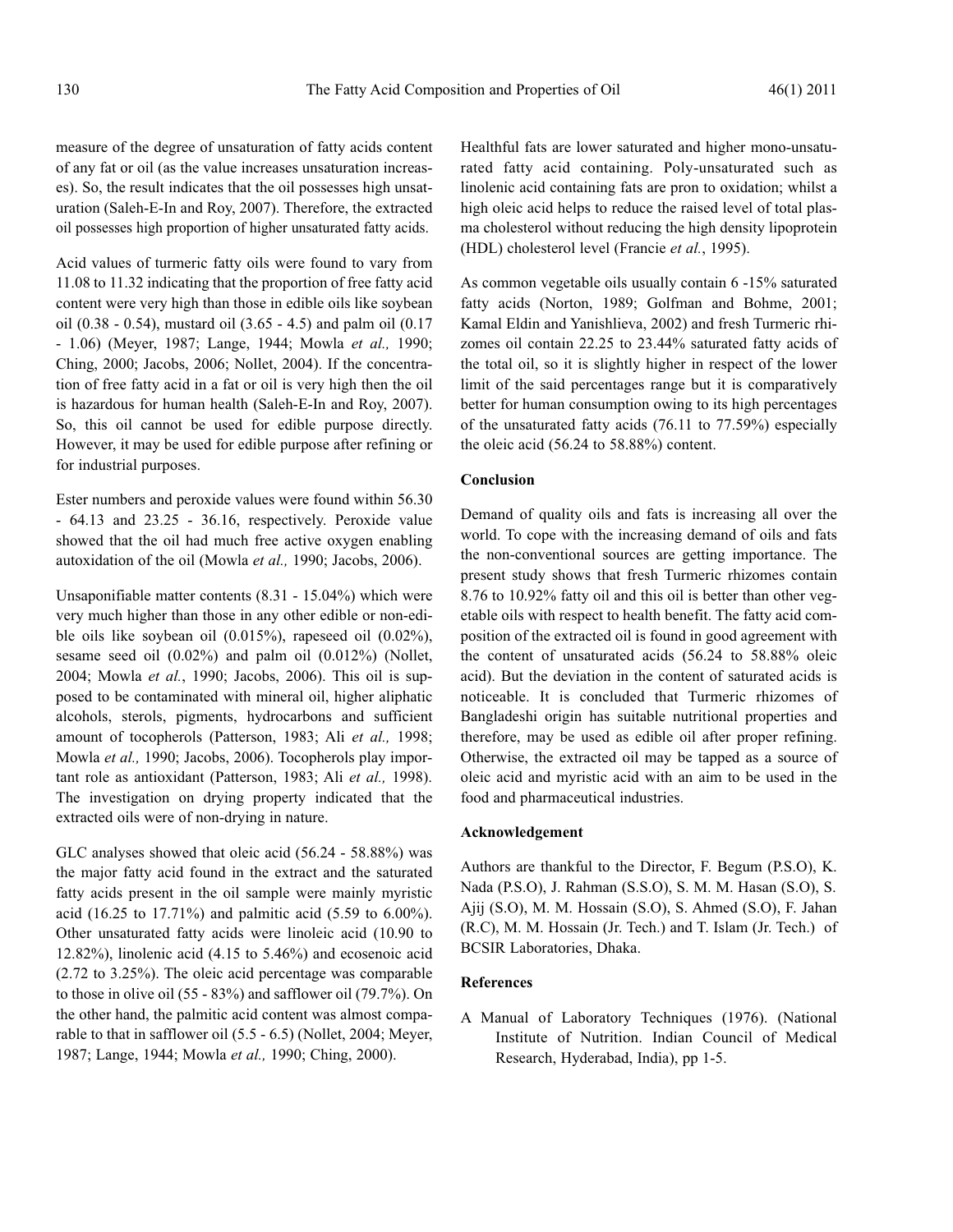- Ali M. M., Hussain M. G., Absar N. and Shahjahan M. (1998). Investigation on rice bran: composition of rice bran and its oil. *Bang. J. Sci. Ind. Res.,* **33**(2): 170-177.
- Anonymous, Wealth of India (1950). A Dictionary of Indian Raw Materials and Industrial Products (CSIR, New Delhi) **2**: 402-405.
- Bakowski J. and Michalik H. (1986). Przydatnosc Niektorych Gatunkow Warzyw do Produkcji Suszow. Suitability of Several Vegetable Species for Drying. *Biul*. *Warzywn.,* **12**: 191-216 [in Polish].
- Balasubramanian K. (2006). Molecular orbital basis for yellow curry spice curcumina prevention of Alzheimera disease. *J Agric. Food Chem.,* **54:** 3512-3520.
- Bannon C. D., Craske J. D., Hai N. T., Harper N. L. and O'Rourke K. L. (1982). Analysis of fatty acid methyl esters with high accuracy and reliability II. Methylation of oils and fats with boron trifluoridemethanol. *J. Chromatogr.*, **247:** 63-70.
- British Pharmacopoeia (B. P.) (2004). Package Ed. British Pharmacopoeia Commission (Stationery Office Books) **IV**(A): 248-250.
- Ching K. C. (2000). Fatty Acids in Foods and their Health Implications. 2nd Ed. (Marcel Dekker Inc. Publisher, New York), pp 209-238.
- Egan M. E., Pearson M., Weiner S. A., Rajendran V., Rubin D., Glockner-Pagel J., Canny S., Du K., Lukacs G. L. and Caplan M. J. (2004). Curcumin, a major constituent of turmeric, corrects cystic fibrosis defects. *Science,* **304:** 5670.
- Francie G. D., Pamele J. W., Linda M. P. and Thomas J. B. (1995). Fatty acid composition of oil from exotic corn breeding materials. *J. Am. Oil Chem. Soc.,* **72**(9): 981- 987.
- Ghani A. (2003). Medicinal Plants of Bangladesh: Chemical constituents and uses. 2nd Ed. (Revised and Enlarged). (Asiatic Society of Bangladesh, old Nimtali, Dhaka) pp 196-197.
- Golfman F. D. and Bohme T. (2001). Relationship between fatty acid profile and vitamin E content in maize

hybrids (*Zea mays* L). *Agr. Food Chem.,* **49:** 4990- 4994.

- Jacobs M. B. (2006). The Chemical Analysis of Foods Products. 3rd Ed., (CBS Publ.) pp 365-383.
- Joshi J., Ghaisas S. and Vaidya A. (2003). Early human safety study of turmeric oil (Curcuma longa oil) administered orally in healthy volunteers. *J. Assoc. Physicians Ind.,* **51:** 1055-1060.
- Kamal Eldin A. and Yanishlieva N. V. (2002). N-3 Fatty Acids for Human Nutrition: Stability Concideration. *Eur. J. Lipid Sci. Technol.*, **104:** 825-836.
- Kirk S. R. and Sawyer R. P. (1991). Composition and Analysis of Foods. 9th Ed. (Longman, Scientific and Technical Press, Essen. UK) pp 617-620.
- Kitsupa N., Kiatying-Angsulee N. and Nuttakul W. (2004). In vivo antioxidation of turmeric oil and its role for pepetic ulcer protection. *Clin. Exp. Pharmacol. Physiol.,* **31**(suppl 1): A164.
- Lange N. A. (1944). Handbook of Chemistry, 14th Ed. (Hand book Publishers Inc., Sandusky, Ohio), pp 678.
- Mabaleha M. B. and Yeboah S. O. (2004). Characterization and compositional studies of the oils from some legume cultivars, *Phaseolus vulgari,* grown in Southern Africa. *J. Am. Oil Chem. Soc.,* **81**(4): 361- 364.
- Metcalfe L. D., Schmitz A. A. and Pelka J. R. (1966). Rapid preparation of fatty acid esters from lipids for gas chromatographic analysis. *Anal. Chem.,* **38:** 514-515.
- Meyer L. H. (1987). Food Chemistry 1st Ed. (CBS Publ. and Distr., Delhi, India) pp 12-64.
- Mowla G., Sheick N. M. and Kamal A. S. M. (1990). Hand Book on Edible Oils and Fats with Special Reference to Bangladesh, 1st Ed. (University of Dhaka, Dhaka, Bangladesh), pp 9-172.
- Nollet L. M. L. (2004). Hand book of Food analysis, Physical Characterization and Nutrient Analysis (Food Science and Technology) 2nd Ed. Vol-1. (Marcel Dekker Inc. Publisher, New York, USA), pp 221-274.